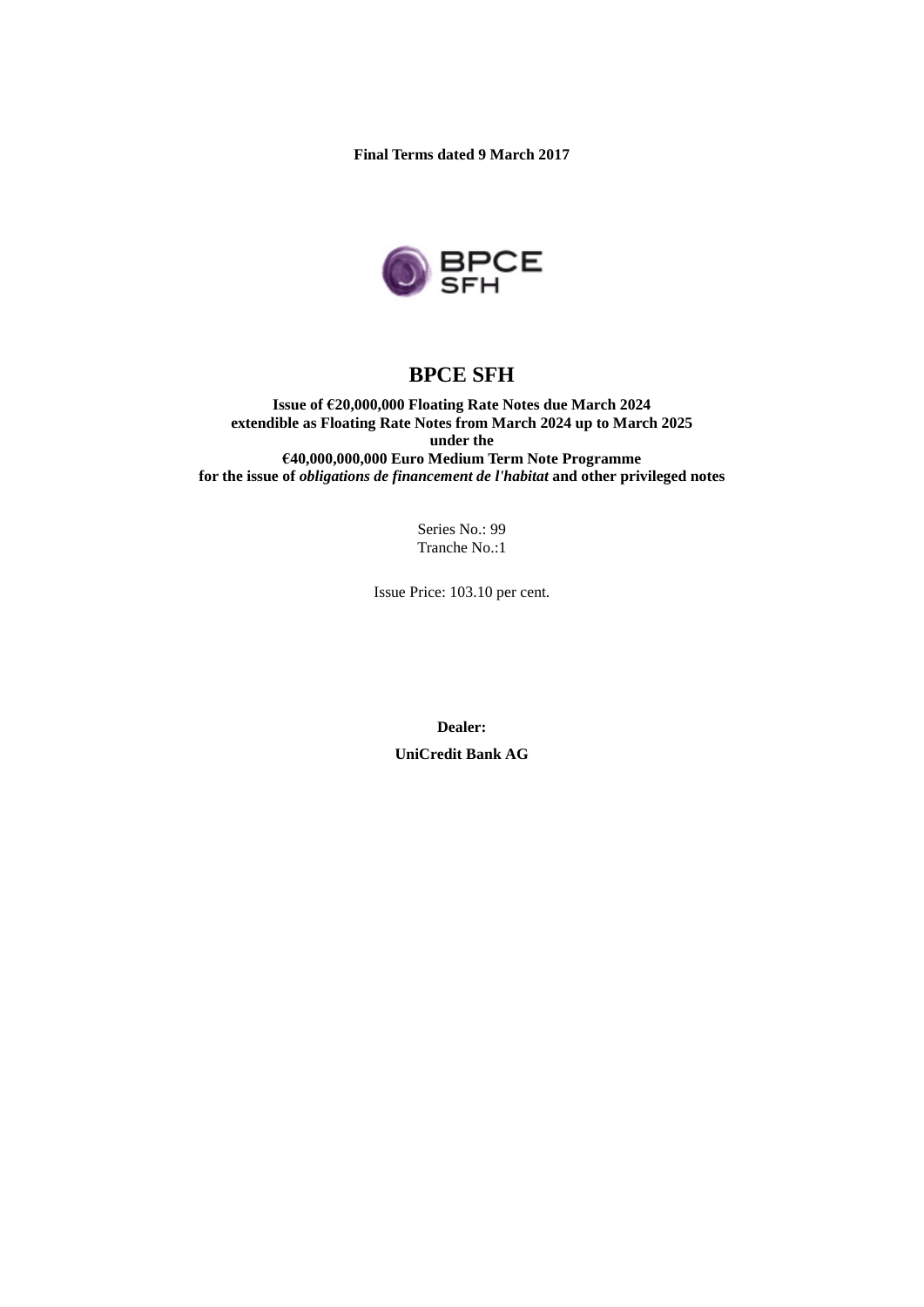#### **PART A - CONTRACTUAL TERMS**

Terms used herein shall be deemed to be defined as such for the purposes of the Conditions set forth in the base prospectus dated 17 May 2016 which received visa No. 16-180 from the *Autorité des marchés financiers* (the "AMF") on 17 May 2016 as supplemented by the supplement dated 29 September 2016 which received visa No. 16-456 from the AMF on 29 September 2016 (together, the "**Base Prospectus**") which together constitute a base prospectus for the purposes of the Prospectus Directive (as defined below).

This document constitutes the final terms (the "**Final Terms**") relating to the notes described herein (the "**Notes**") for the purposes of Article 5.4 of the Prospectus Directive and must be read in conjunction with such Base Prospectus. Full information on the Issuer and the offer of the Notes is only available on the basis of the combination of these Final Terms and the Base Prospectus. The Base Prospectus and these Final Terms are available for viewing on the websites of BPCE (www.bpce.fr) and of the AMF (www.amf-france.org) and during normal business hours at the registered office of the Issuer and at the specified office of the Paying Agent(s) where copies may be obtained.

"**Prospectus Directive**" means Directive 2003/71/EC of the European Parliament and of the Council of 4 November 2003, as amended, and includes any relevant implementing measure of such directive in each relevant Member State of the European Economic Area.

| 1.  | (i)                                       | <b>Series Number:</b>                | 99                                                                                                                                                                                                                                       |  |
|-----|-------------------------------------------|--------------------------------------|------------------------------------------------------------------------------------------------------------------------------------------------------------------------------------------------------------------------------------------|--|
|     | (ii)                                      | <b>Tranche Number:</b>               | 1                                                                                                                                                                                                                                        |  |
|     |                                           |                                      |                                                                                                                                                                                                                                          |  |
| 2.  | <b>Specified Currency:</b>                |                                      | Euro (" $\mathfrak{E}$ ")                                                                                                                                                                                                                |  |
| 3.  | <b>Aggregate Nominal Amount of Notes:</b> |                                      |                                                                                                                                                                                                                                          |  |
|     | (i)                                       | Series:                              | €20,000,000                                                                                                                                                                                                                              |  |
|     | (ii)                                      | Tranche:                             | €20,000,000                                                                                                                                                                                                                              |  |
| 4.  | <b>Issue Price:</b>                       |                                      | 103.10 per cent. of the Aggregate Nominal Amount of<br>the Tranche                                                                                                                                                                       |  |
| 5.  |                                           | <b>Specified Denomination(s):</b>    | €100,000                                                                                                                                                                                                                                 |  |
| 6.  | (i)                                       | <b>Issue Date:</b>                   | 13 March 2017                                                                                                                                                                                                                            |  |
|     | (ii)                                      | <b>Interest Commencement Date:</b>   | <b>Issue Date</b>                                                                                                                                                                                                                        |  |
| 7.  |                                           | <b>Final Maturity Date:</b>          | Interest Payment Date falling on, or nearest to,<br>13 March 2024.                                                                                                                                                                       |  |
| 8.  |                                           | <b>Extended Final Maturity Date:</b> | Interest Payment Date falling on, or nearest to,<br>13 March 2025.                                                                                                                                                                       |  |
| 9.  | <b>Interest Basis:</b>                    |                                      | <b>Floating Rate</b>                                                                                                                                                                                                                     |  |
|     |                                           |                                      | (further particulars specified below)                                                                                                                                                                                                    |  |
| 10. | <b>Redemption/Payment Basis:</b>          |                                      | Subject to any purchase and cancellation or early<br>redemption, the Notes will be redeemed on the Final<br>Maturity Date or the Extended Final Maturity Date, as<br>the case may be at 100 per cent. of their Specified<br>Denomination |  |
|     |                                           |                                      | (further particulars specified below)                                                                                                                                                                                                    |  |
| 11. |                                           | <b>Change of Interest Basis:</b>     | Applicable (further particulars specified below in                                                                                                                                                                                       |  |
|     |                                           |                                      | "Floating Rate Notes Provisions")                                                                                                                                                                                                        |  |
| 12. |                                           | <b>Put/Call Options:</b>             | Not Applicable                                                                                                                                                                                                                           |  |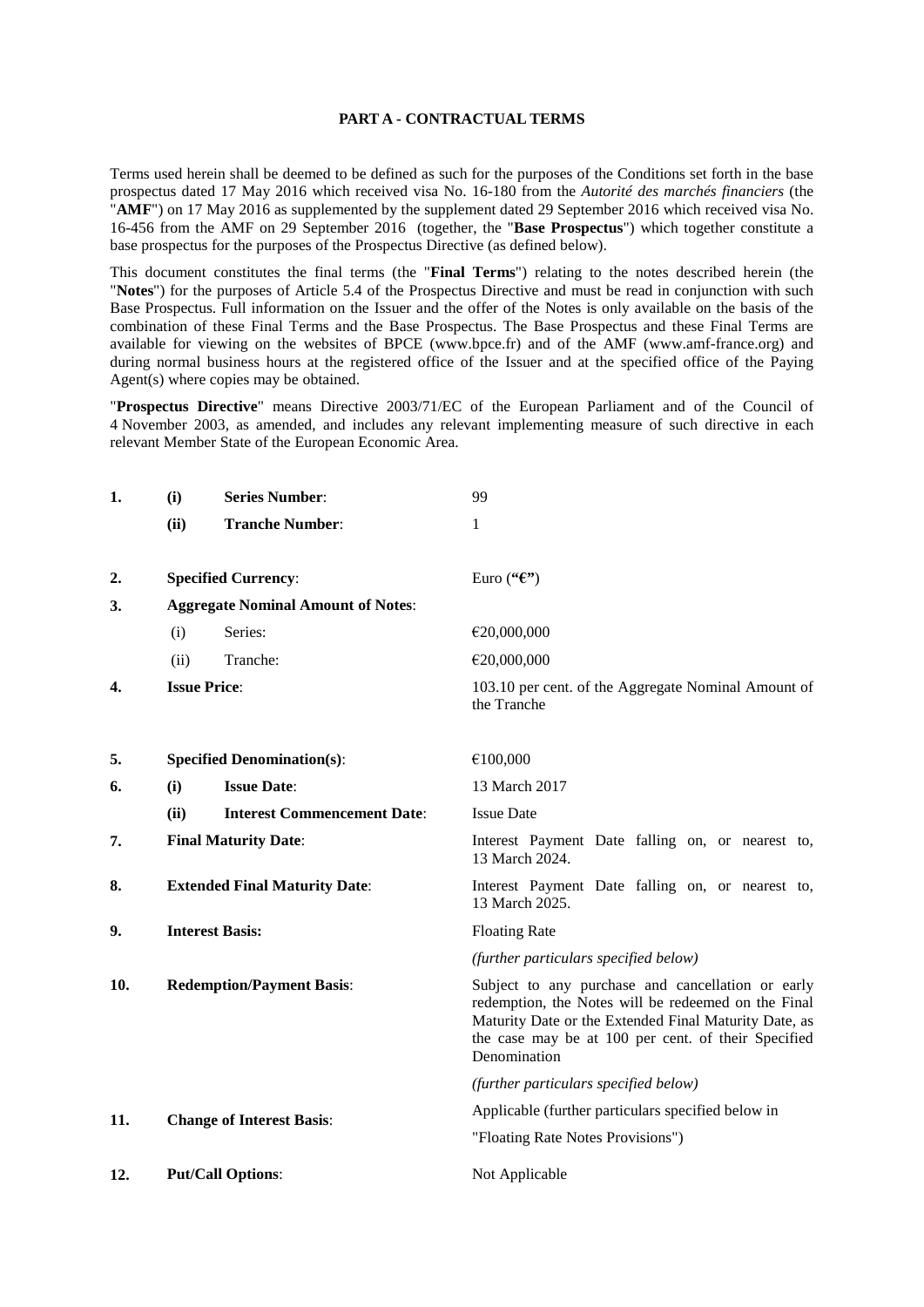**13. Date of corporate authorisations for issuance of Notes obtained**:

Decisions of the Conseil d'administration (Board of Directors) of the Issuer dated 16 December 2016 authorising (i) the issue of obligations de financement de l'habitat and other resources benefiting from the privilège referred to in Article L.513-11 of the French Monetary and Financial Code (Code monétaire et financier) up to  $\epsilon$ 2,000,000,000 for the period beginning on 1 January 2017 and ending on 31 December 2017 and (ii) the quarterly programme of borrowings benefiting from such privilège up to  $\epsilon$ 1,500,000,000 for the first quarter of 2017.

### **PROVISIONS RELATING TO INTEREST (IF ANY) PAYABLE**

| 14. |       | <b>Fixed Rate Notes Provisions:</b>    |    | Not Applicable                                                                                                                                                                                                                                                                                                                                                                                                                                                                                                                                                                                   |  |
|-----|-------|----------------------------------------|----|--------------------------------------------------------------------------------------------------------------------------------------------------------------------------------------------------------------------------------------------------------------------------------------------------------------------------------------------------------------------------------------------------------------------------------------------------------------------------------------------------------------------------------------------------------------------------------------------------|--|
| 15. |       | <b>Floating Rate Notes Provisions:</b> |    | Applicable                                                                                                                                                                                                                                                                                                                                                                                                                                                                                                                                                                                       |  |
|     | (i)   | Interest Period(s):                    | a) | The period from and including the Issue Date to but<br>excluding the first Specified Interest Payment Date<br>and each successive period from and including a<br>Specified Interest Payment Date to but excluding the<br>next succeeding Specified Interest Payment Date, up<br>to and excluding the Final Maturity Date, all such<br>dates being subject to adjustment in accordance with<br>the Business Day Convention set out in (v) below<br>(the "Original Period")                                                                                                                        |  |
|     |       |                                        | b) | The period from and including the Final Maturity<br>Date to but excluding the first Specified Interest<br>Payment Date and each successive period from and<br>including a Specified Interest Payment Date to but<br>excluding the next succeeding Specified Interest<br>Payment Date, up to and excluding the Extended<br>Final Maturity Date or, if earlier, the Specified<br>Interest Payment Date on which the Notes are<br>redeemed in full, all such dates being subject to<br>adjustment in accordance with the Business Day<br>Convention set out in (v) below (the "Extended<br>Period") |  |
|     | (ii)  | Specified Interest Payment Dates:      | a) | Quarterly in arrear 13 March, 13 June, 13 September<br>and 13 December in each year up to and including the<br>Final Maturity Date all such dates being subject to<br>adjustment in accordance with the Business Day<br>Convention set out in (v) below                                                                                                                                                                                                                                                                                                                                          |  |
|     |       |                                        | b) | Monthly in arrear the $13th$ of each month from and<br>including 13 April 2024 up to and including the<br>Extended Final Maturity Date all such dates being<br>subject to adjustment in accordance with the Business<br>Day Convention set out in (v) below                                                                                                                                                                                                                                                                                                                                      |  |
|     | (iii) | First Interest Payment Date:           |    | Specified Interest Payment Date falling on, or<br>a)<br>nearest to, 13 June 2017 for the Original Period                                                                                                                                                                                                                                                                                                                                                                                                                                                                                         |  |
|     |       |                                        |    | Specified Interest Payment Date falling on, or<br>b)<br>nearest to, 13 April 2024 for the Extended Period                                                                                                                                                                                                                                                                                                                                                                                                                                                                                        |  |
|     | (iv)  | <b>Interest Period Date:</b>           |    | Specified Interest Payment Date                                                                                                                                                                                                                                                                                                                                                                                                                                                                                                                                                                  |  |
|     | (v)   | <b>Business Day Convention:</b>        |    | Modified Following Business Day Convention                                                                                                                                                                                                                                                                                                                                                                                                                                                                                                                                                       |  |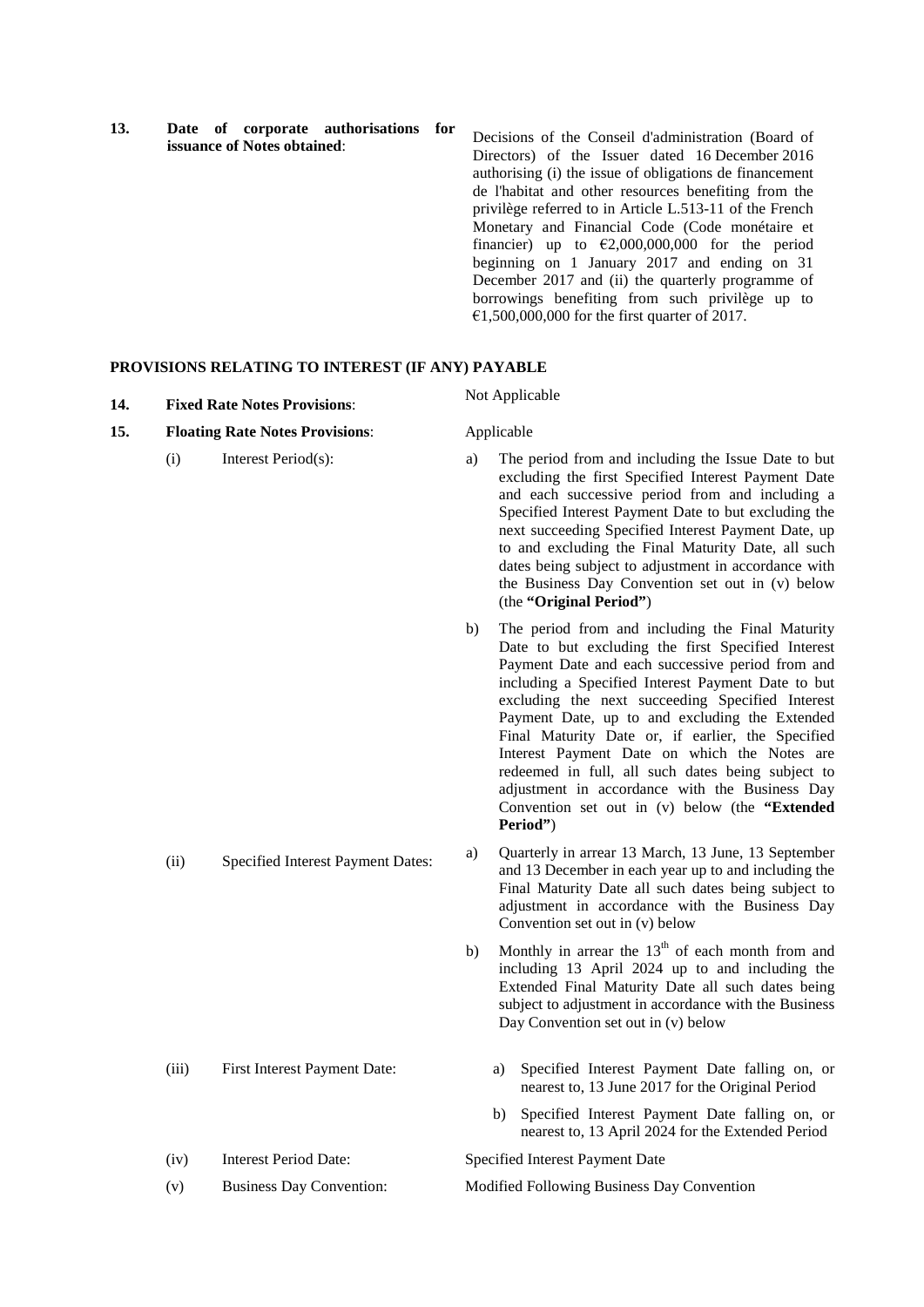|     | (vi)                                         | (Condition<br>Centre(s)<br><b>Business</b><br>$5(a)$ :                                                                                        | Not Applicable                                                                       |
|-----|----------------------------------------------|-----------------------------------------------------------------------------------------------------------------------------------------------|--------------------------------------------------------------------------------------|
|     | (vii)                                        | Manner in which the Rate(s) of<br>Interest is/are to be determined:                                                                           | <b>Screen Rate Determination</b>                                                     |
|     | (viii)                                       | Party responsible for calculating the<br>Rate(s) of Interest and/or Interest<br>Amount(s)<br>(ii<br>not<br>the<br>Note<br>Calculation Agent): | Not Applicable                                                                       |
|     | (ix)                                         | Rate<br>Screen<br>Determination<br>(Condition $5(c)(iii)(C)$ ):                                                                               | Applicable                                                                           |
|     |                                              | Relevant Rate:                                                                                                                                | a) EURIBOR 3 month for the Original Period                                           |
|     |                                              |                                                                                                                                               | b) EURIBOR 1 month for the Extended Period                                           |
|     |                                              | Interest Determination Date(s):                                                                                                               | Two (2) TARGET Business Days prior to the first day in<br>each Interest Period       |
|     |                                              | Relevant Screen Page:                                                                                                                         | Reuters Screen EURIBOR01 Page                                                        |
|     |                                              | Relevant Screen Page Time:                                                                                                                    | 11.00 a.m. Brussels time                                                             |
|     | (x)                                          | (Condition<br><b>FBF</b><br>Determination<br>$5(c)(iii)(B))$ :                                                                                | Not Applicable                                                                       |
|     | $(x_i)$                                      | ISDA Determination<br>(Condition<br>$5(c)(iii)(A))$ :                                                                                         | Not Applicable                                                                       |
|     | (xii)                                        | $Margin(s)$ :                                                                                                                                 | a) $+0.50$ per cent. <i>per annum</i> for the Original Period                        |
|     |                                              |                                                                                                                                               | b) +0.185 per cent. <i>per annum</i> for the Extended Period                         |
|     | (xiii)                                       | Rate Multiplier:                                                                                                                              | Not Applicable                                                                       |
|     | (xiv)                                        | Minimum Rate of Interest:                                                                                                                     | a) 0.00 per cent. per annum for the Original Period                                  |
|     |                                              |                                                                                                                                               | b) 0.00 per cent. per annum for the Extended Period                                  |
|     | $\left( xy\right)$                           | Maximum Rate of Interest:                                                                                                                     | Not Applicable                                                                       |
|     | (xvi)                                        | Day Count Fraction (Condition                                                                                                                 | a) Actual/360 for the Original Period                                                |
|     |                                              | $5(a)$ :                                                                                                                                      | b) Actual/360 for the Extended Period                                                |
| 16. |                                              | <b>Fixed/Floating Rate Notes Provisions</b>                                                                                                   | Not Applicable                                                                       |
| 17. |                                              | <b>Zero Coupon Notes Provisions</b>                                                                                                           | Not Applicable                                                                       |
|     |                                              | PROVISIONS RELATING TO REDEMPTION                                                                                                             |                                                                                      |
| 18. | <b>Call Option:</b>                          |                                                                                                                                               | Not Applicable                                                                       |
| 19. | <b>Put Option:</b>                           |                                                                                                                                               | Not Applicable                                                                       |
| 20. | <b>Final Redemption Amount of each Note:</b> |                                                                                                                                               | €100,000 per €100,000 in Specified Denomination                                      |
| 21. |                                              | <b>Redemption by Instalment:</b>                                                                                                              | Not Applicable                                                                       |
| 22. | <b>Early Redemption Amount:</b>              |                                                                                                                                               |                                                                                      |
|     |                                              | Early Redemption Amount(s) of each Note<br>payable on early redemption as set out in the                                                      |                                                                                      |
|     |                                              | Terms and Conditions:                                                                                                                         | €100,000 €100,000 in per Specified Denomination                                      |
| 23. |                                              | <b>Purchases (Condition 6(h)):</b>                                                                                                            | The Notes purchased may be held and resold as set out<br>in the Terms and Conditions |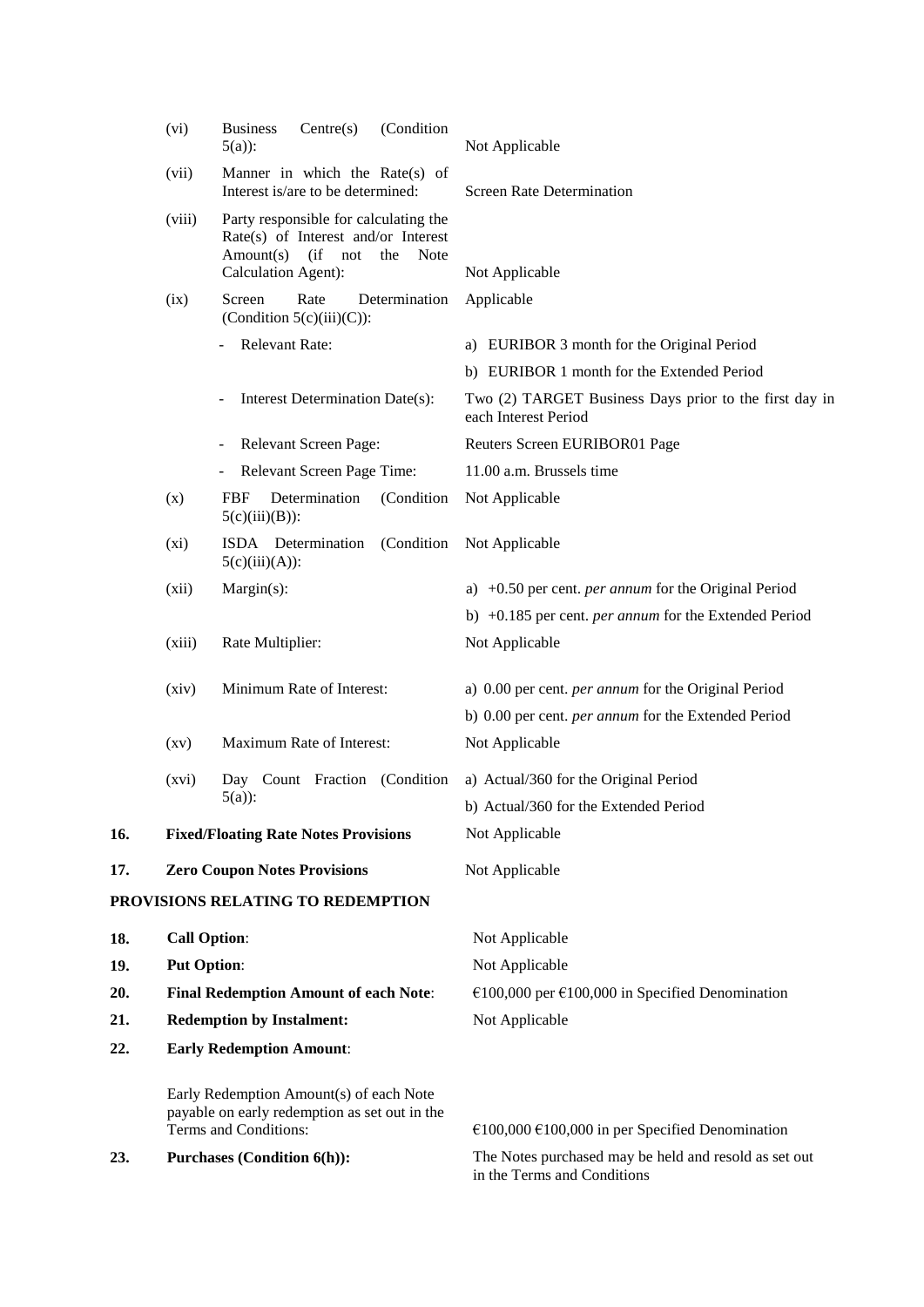# **GENERAL PROVISIONS APPLICABLE TO THE NOTES**

| 24. |          | <b>Governing law:</b>                                                                                                       | French law                      |
|-----|----------|-----------------------------------------------------------------------------------------------------------------------------|---------------------------------|
| 25. |          | <b>Form of Notes:</b>                                                                                                       | Dematerialised Notes            |
|     | (i)      | Form of Dematerialised Notes:                                                                                               | Bearer form <i>(au porteur)</i> |
|     | (ii)     | <b>Registration Agent:</b>                                                                                                  | Not Applicable                  |
|     | (iii)    | Temporary Global Certificate:                                                                                               | Not Applicable                  |
| 26. |          | Financial Centre(s) or other special<br>provisions relating to payment dates for<br>the purposes of Condition $7(g)$ :      | Not Applicable                  |
| 27. |          | Talons for future Coupons or Receipts to<br>be attached to Definitive Materialised<br>Notes (and dates on which such Talons |                                 |
|     | mature): |                                                                                                                             | Not Applicable                  |

**28.** *Masse*: Contractual Masse shall apply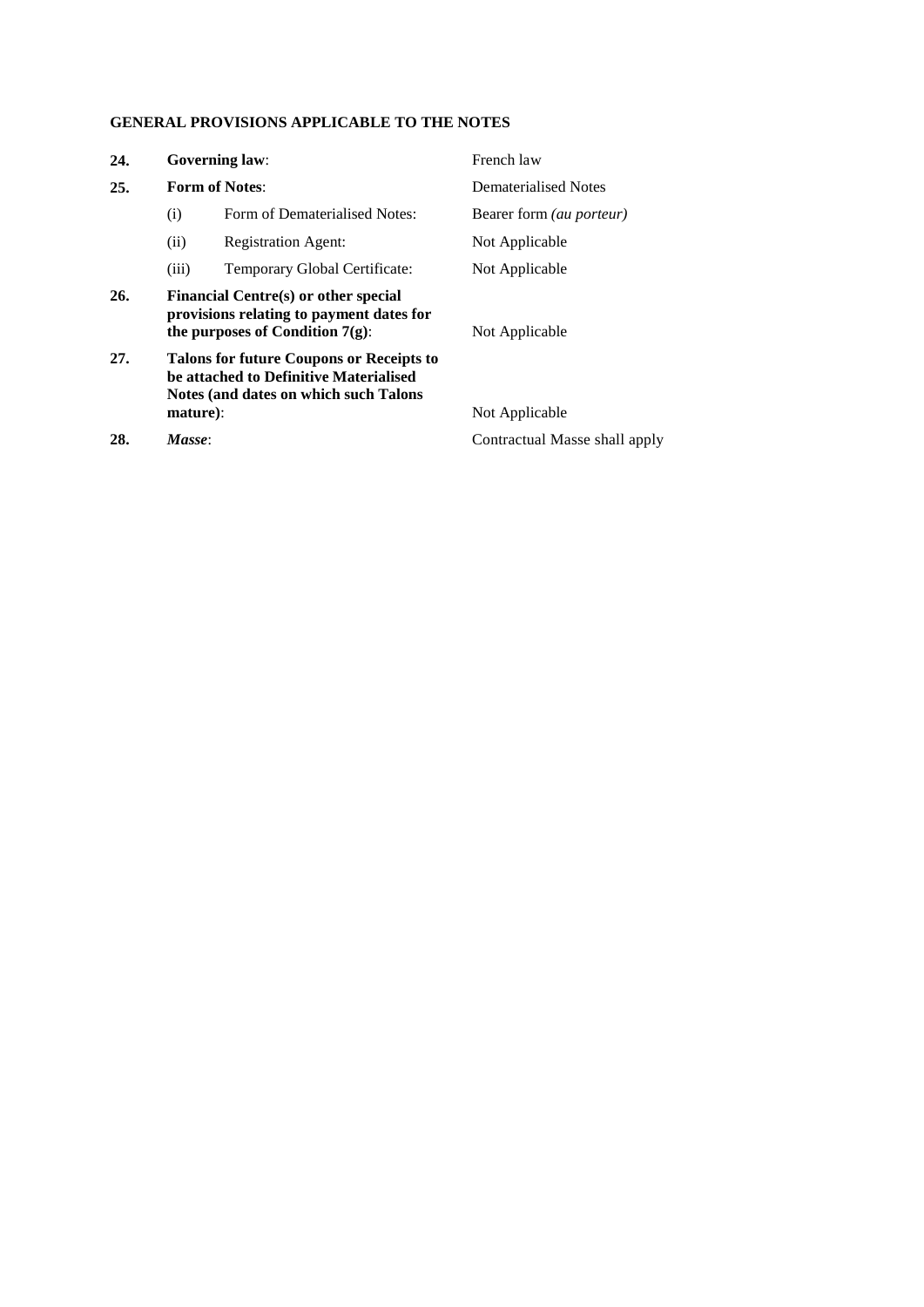## **RESPONSIBILITY**

I accept responsibility for the information contained in these Final Terms.

Signed on behalf of BPCE SFH:

By: Roland Charbonnel, *Directeur Général*

Duly authorised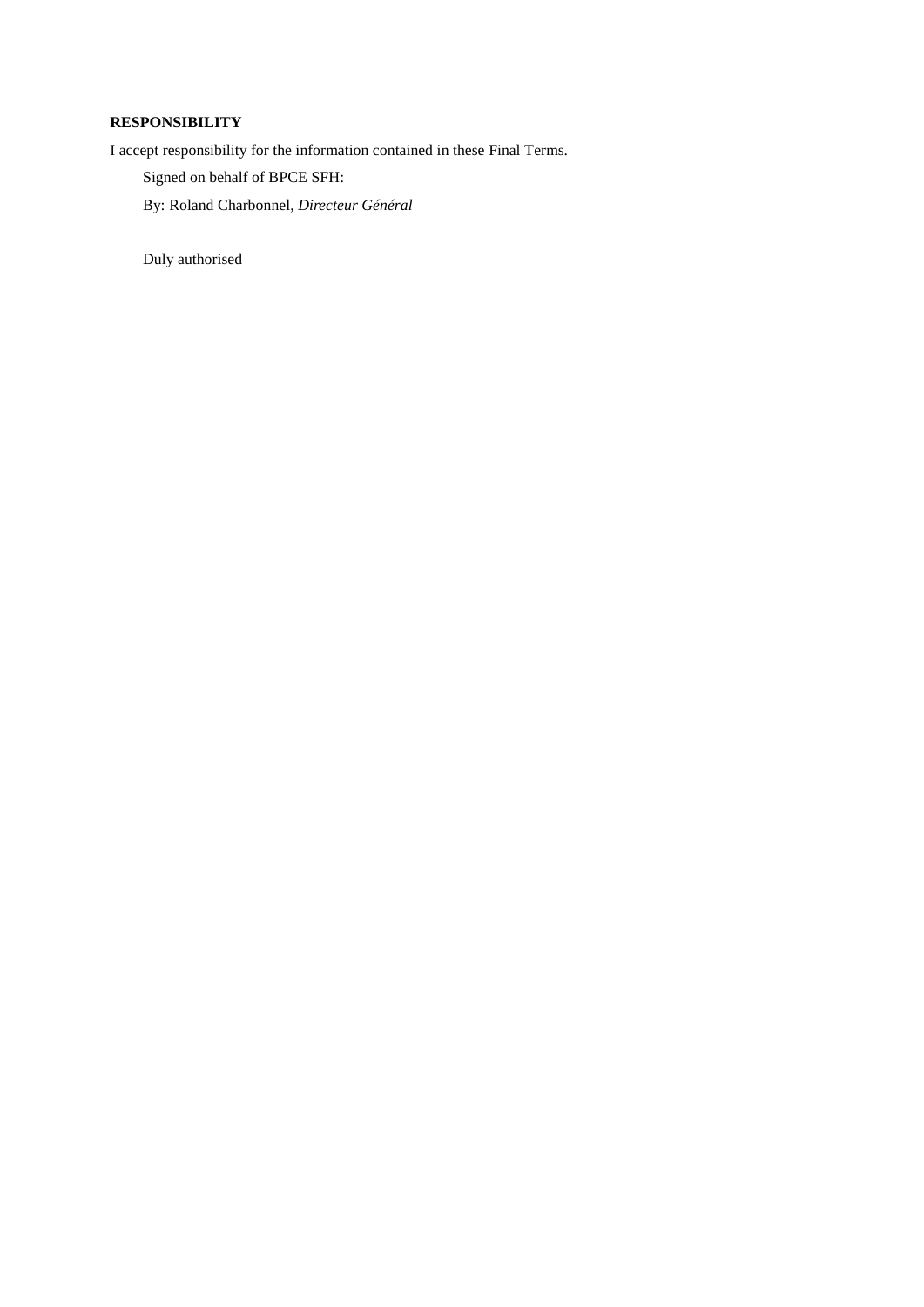### **PART B - OTHER INFORMATION**

#### **1. LISTING AND ADMISSION TO TRADING**

| (i)   | $Listing(s)$ :                                                                                                                                                                                         | <b>Euronext Paris</b>                                                                                                                                                                                                                                                                                                                                                                                                                                                  |
|-------|--------------------------------------------------------------------------------------------------------------------------------------------------------------------------------------------------------|------------------------------------------------------------------------------------------------------------------------------------------------------------------------------------------------------------------------------------------------------------------------------------------------------------------------------------------------------------------------------------------------------------------------------------------------------------------------|
| (ii)  | (a) Admission to trading:                                                                                                                                                                              | Application is expected to be made by the Issuer (or on<br>its behalf) for the Notes to be admitted to trading on<br>Euronext Paris with effect from 13 March 2017.                                                                                                                                                                                                                                                                                                    |
|       | (b) Regulated Markets or equivalent markets<br>on which, to the knowledge of the Issuer,<br>securities of the same class of the Notes to be<br>admitted to trading are already admitted to<br>trading: | Not Applicable                                                                                                                                                                                                                                                                                                                                                                                                                                                         |
|       |                                                                                                                                                                                                        |                                                                                                                                                                                                                                                                                                                                                                                                                                                                        |
| (iii) | Estimate of total expenses related to<br>admission to trading:                                                                                                                                         | €4,900                                                                                                                                                                                                                                                                                                                                                                                                                                                                 |
| 2.    | <b>RATINGS</b>                                                                                                                                                                                         |                                                                                                                                                                                                                                                                                                                                                                                                                                                                        |
|       | Ratings:                                                                                                                                                                                               | The Notes are expected to be rated:                                                                                                                                                                                                                                                                                                                                                                                                                                    |
|       |                                                                                                                                                                                                        | AAA by Standard & Poor's Credit Market Services<br>Europe Limited; and                                                                                                                                                                                                                                                                                                                                                                                                 |
|       |                                                                                                                                                                                                        | Aaa by Moody's Investors Service Ltd.                                                                                                                                                                                                                                                                                                                                                                                                                                  |
|       |                                                                                                                                                                                                        | Each of the above agencies is established in the<br>European Union and registered under Regulation (EC)<br>1060/2009 of the European Parliament and the Council<br>of 16 September 2009 on credit rating agencies, as<br>amended (the "CRA Regulation") and included in the<br>list of registered credit rating agencies published on<br>the website of the European Securities and Markets<br>Authority (www.esma.europa.eu) in accordance with<br>the CRA Regulation |

# **3. INTERESTS OF NATURAL AND LEGAL PERSONS INVOLVED IN THE ISSUE/OFFER**

Save as discussed in "Subscription and Sale" and "Risk factors – Risks related to the Issuer - Certain conflicts of interest", so far as the Issuer is aware, no person involved in the offer of the Notes has an interest material to the issue/offer.

# **4. OPERATIONAL INFORMATION**

| <b>ISIN</b> Code: |                                                                  | FR0013241619 |
|-------------------|------------------------------------------------------------------|--------------|
|                   | Common Code:                                                     | 157680951    |
|                   | Depositaries:                                                    |              |
| (a)               | Euroclear France to act as Central<br>Depositary:                | Yes          |
| (b)               | Common Depositary for Euroclear<br>Bank and Clearstream Banking, |              |
|                   | société anonyme:                                                 | N٥           |